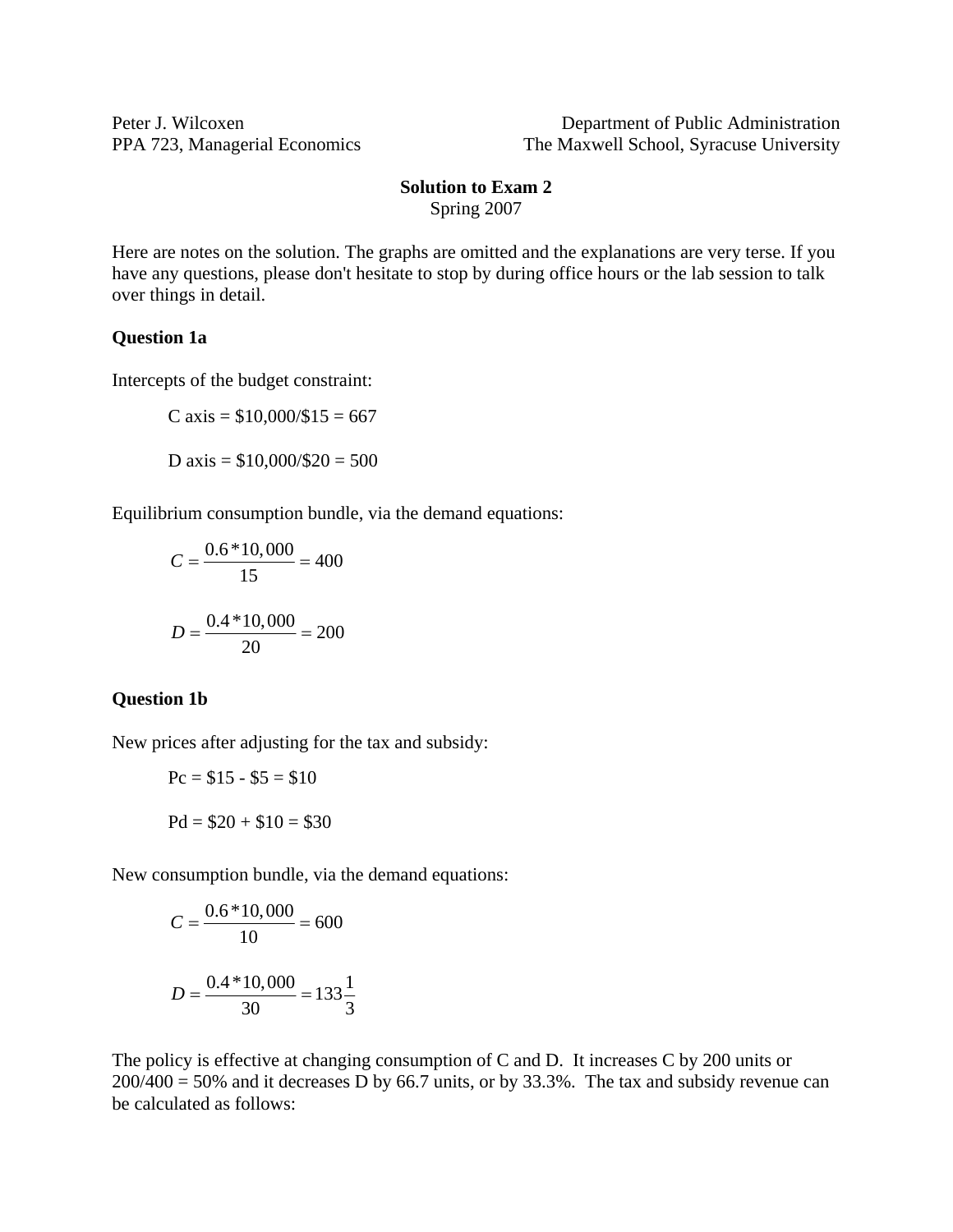Tax Revenue =  $$10*133.3 = $1333$ Subsidy  $Cost = $5*600 = $3000$ 

The overall effect on the government's budget is  $$1333 - $3000 = - $1667$ . That is, the combined effect of the tax and subsidy is a large deficit.

The most likely explanation for the analyst's error is failing to account for the fact that the tax reduces the consumption of D while the subsidy raises the consumption of C. If D and C had remained at their initial values of 200 and 400, the revenue and subsidy cost would both have been \$2000 and there would not have been a deficit.

# **Question 1c**

Calculating the utility associated with the initial consumption bundle:

$$
U1 = (400)^{0.6} * (200)^{0.4} = 303.14
$$

Inserting this and the new prices into the expenditure function:

$$
M3 = 303.14 * \left(\frac{10}{0.6}\right)^{0.6} \left(\frac{30}{0.4}\right)^{0.4} = $9,221
$$

Calculating the CV:

$$
CV = M3 - M1 = $9,221 - $10,000 = -$779
$$

The fact that the CV is negative indicates that the household is better off under the policy. That is, it would be necessary to take money away from the household to move it back to its original indifference curve.

However, the CV is quite a bit smaller than the deficit caused by the policy. The household gains \$779 but the government loses \$1667. The difference, \$888, is deadweight loss. Put another way, the household only receives  $$779/$1667 = 47%$  of what the government spends on the policy, or \$0.47 for each dollar in the net budgetary cost of the policy.

# **Question 2a**

The present value of Plan A can be calculated several ways. Here's one approach: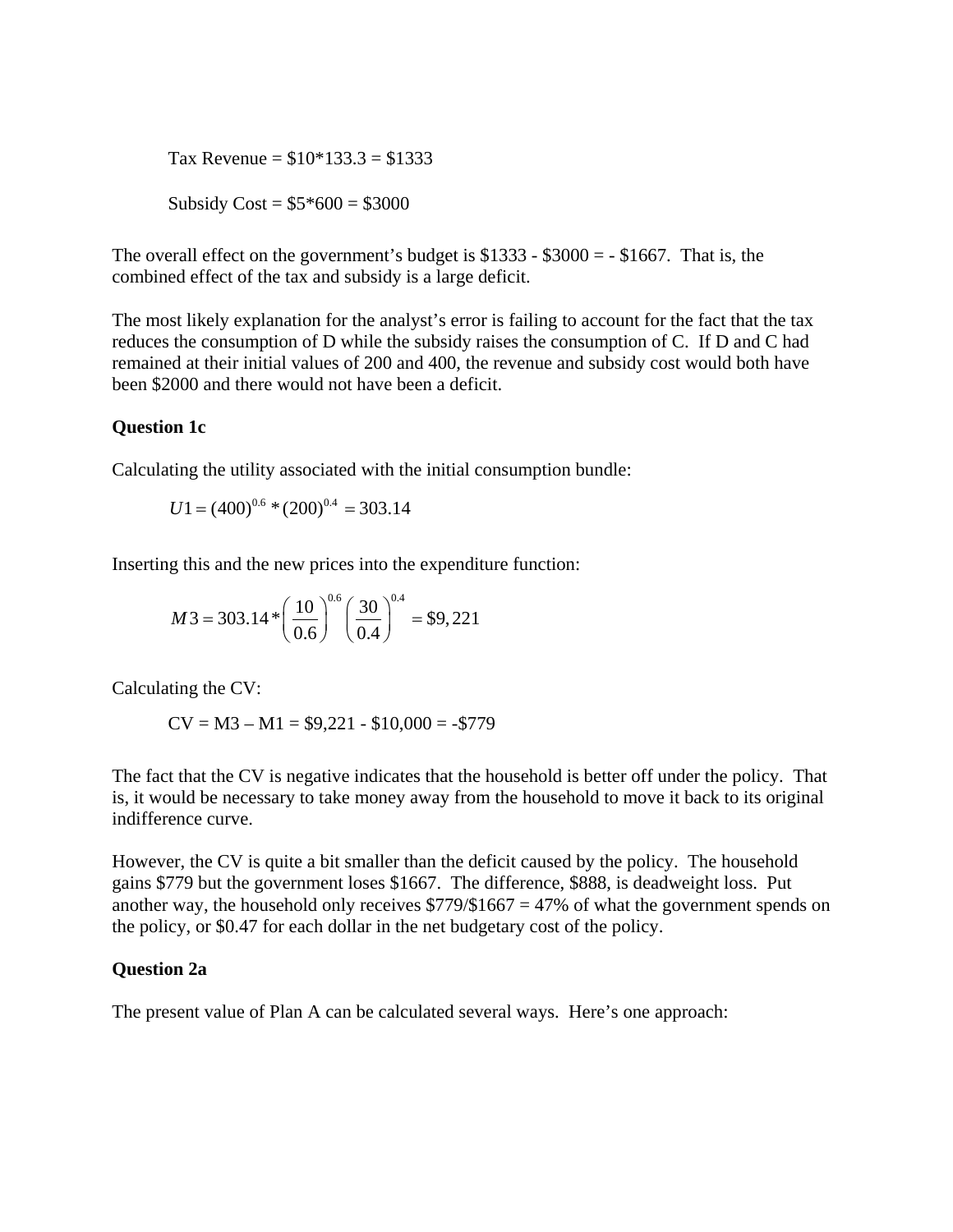$$
PVA = \frac{\$80M}{0.05} - \frac{\left(\frac{\$80M}{0.05}\right)}{1.05^4} = \$283.7M
$$

The PV of Plan B is easiest to calculate by finding the PV of demolition and the PV of widening the streets and then adding them:

$$
PVdemo = \frac{\$50M}{1.05} + \frac{\$50M}{1.05^2} = \$93M
$$
  

$$
PVwide = \frac{\$30M}{0.05} - \frac{\left(\frac{\$30M}{0.05}\right)}{1.05^{10}} = \$231.7M
$$
  

$$
PVB = PVdemo + PVwide = \$93M + \$231.7M = \$324.7M
$$

The difference in cost is  $$324.7 - $283.7 = $41M$ . Plan B is considerably more expensive.

#### **Question 2b**

The PV of receiving X of revenue from year 11 on will be the following:

$$
PVX = \frac{\left(\frac{X}{0.05}\right)}{1.05^{10}}
$$

In order for Plan B to be better than Plan A, PVX will have to be at least large enough to cover the difference in cost:

 $PVX > $41M$ 

The break-even value of X will be the value that makes PVX just equal to \$41M. It can be found as follows:

$$
\frac{\left(\frac{X}{0.05}\right)}{1.05^{10}} = $41M
$$
\n
$$
\left(\frac{X}{0.05}\right) = ($41M)(1.05^{10})
$$
\n
$$
X = ($41M)(1.05^{10})(0.05) = $3.34M
$$